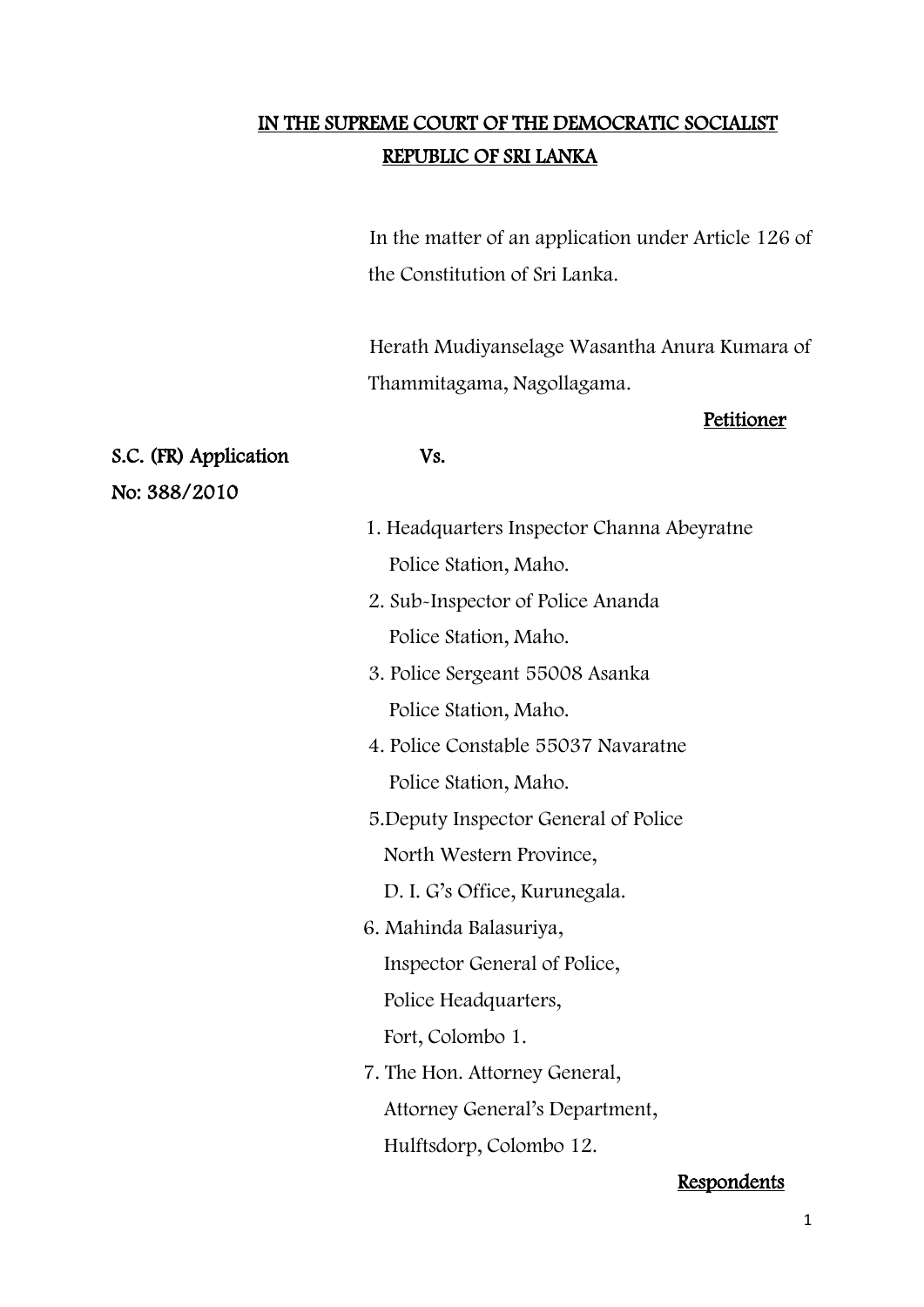| Before:     | Buwaneka Aluwihare, PC, J.                                                               |
|-------------|------------------------------------------------------------------------------------------|
|             | L.T.B. Dehideniya, J.                                                                    |
|             | S. Thurairaja, PC, J.                                                                    |
| Counsel:    | K. Tiranagama with Mahbooba Rifaideen and Swarnapali<br>Wanigasekera for the Petitioner. |
|             | Anura Meddegoda, PC, with Nadeesha Kannangara for the 1st<br>Respondent.                 |
|             | Induni Punchihewa, SC, for the $2nd - 7th$ Respondents.                                  |
| Argued on:  | 14.01.2020                                                                               |
| Decided on: | 26.07.2021                                                                               |

### Judgement

## Aluwihare PC. J.,

The Petitioner, a tenant cultivator, complained of the violation of his fundamental rights guaranteed under Articles 12 (1), 13 (1) and 13 (2) of the Constitution by the 1st, 2nd, 3rd and 4th Respondents. Leave to proceed was granted for the alleged infringement of Articles 12 (1) and 13 (1) by the said Respondents.

## The Version of the Petitioner

(1) The Petitioner is a tenant cultivator of a land called Kolongahamulla Henyaya in Ratmale, Nagollagama. According to the Petitioner, he had cultivated Papaya in an extent of 5 acres. The Petitioner asserts that, on 7th June 2010, after he returned home having worked at his papaya plantation, at around 5.30 pm, Police Sergeant Asanka [the correct name is 'Asoka'], the 3rd Respondent and Police Constable Navaratne, the 4th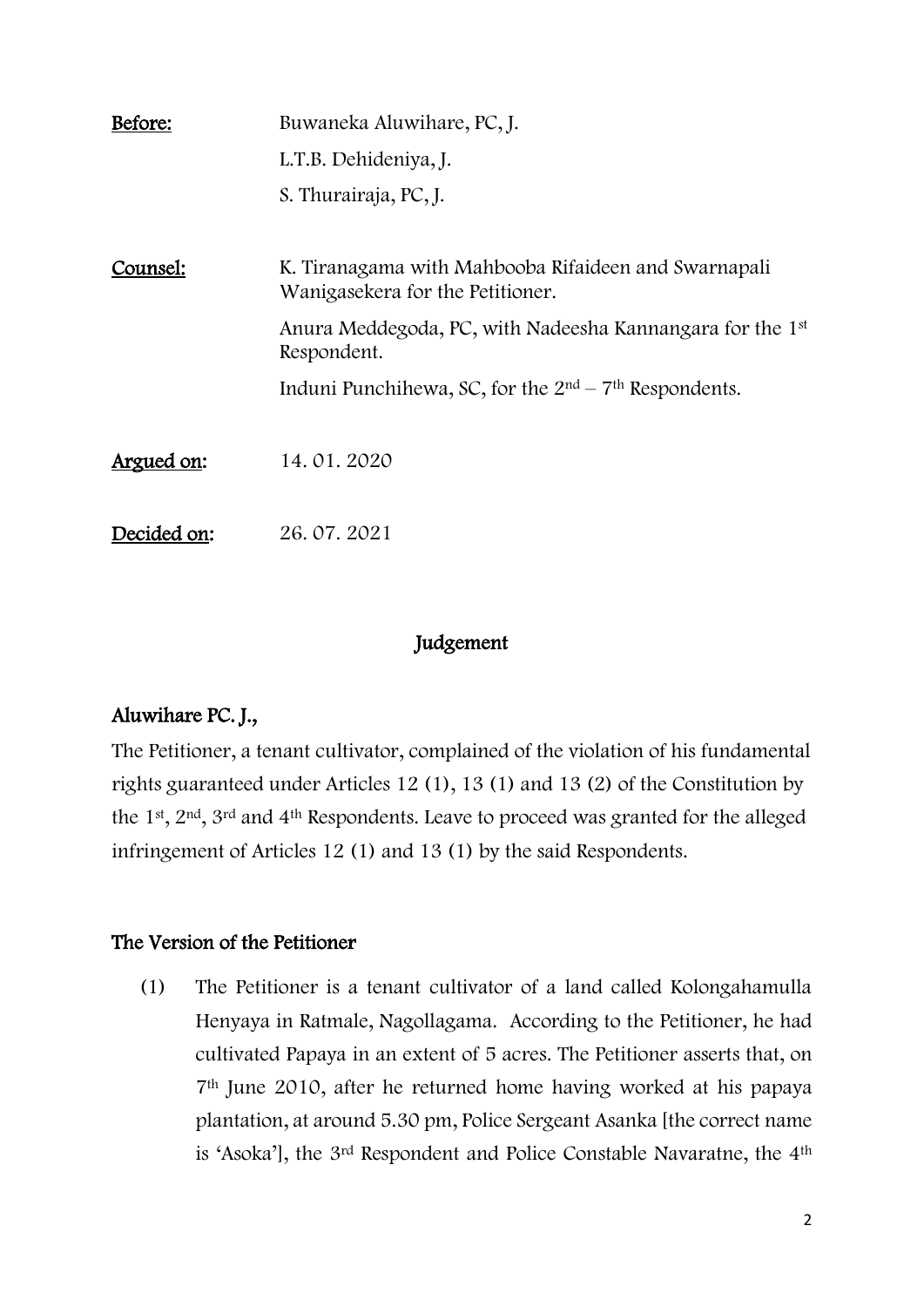Respondent came to his house, and took him into custody, stating that Venerable Bandiyawatte Pannananda Thero of the Nagollagama Raja Maha Viharaya had made a complaint against him, and had brought him to the Maho Police Station, which was about 14 km away from his home. He had been detained at the Police Station until the arrival of 1st Respondent, the Headquarters Inspector [HQI].

- (2) According to the Petitioner, the 1st Respondent had arrived at the Police Station at around 11.30 pm and admonished the Petitioner and had warned him; not to step into the papaya plantation hereafter. The 1<sup>st</sup> Respondent had threatened that he would break the Petitioner's legs and have him jailed for seven-eight months, if he dared to enter the plantation again. The Petitioner claims that he was only allowed to go home around midnight. He had returned home with his uncle Sunil on his motorcycle, who had come to the police station on hearing that the Petitioner had been brought to the police station.
- (3) The Petitioner alleges that it was the 1st Respondent who was mainly responsible for his arrest and detention, from about 5.30 pm to 12 midnight, at the Maho Police Station. The Petitioner has tendered two Affidavits in support of his allegation that it was the 1st, 3rd and 4th Respondents who were responsible for his arrest; one, being the Affidavit of the Petitioner's mother, Anulawathie Kumari ('P6') and the other being the Affidavit of a co-worker, Weerasiri Dissanayake ('P7'). Both of them have affirmed that they witnessed the arrest of the Petitioner by the police officers, in the manner alleged by the Petitioner.
- (4) The Petitioner's mother states in her Affidavit that, after her son was taken away in a Police Jeep, she went to her brother, Nandasena's house where her other brother Sunil had also been present. She states that she related to them, as to what happened and sought their help. She claims that in response to her plea, her brother Sunil went to the Maho Police Station on his motorcycle and returned with her son late at night. She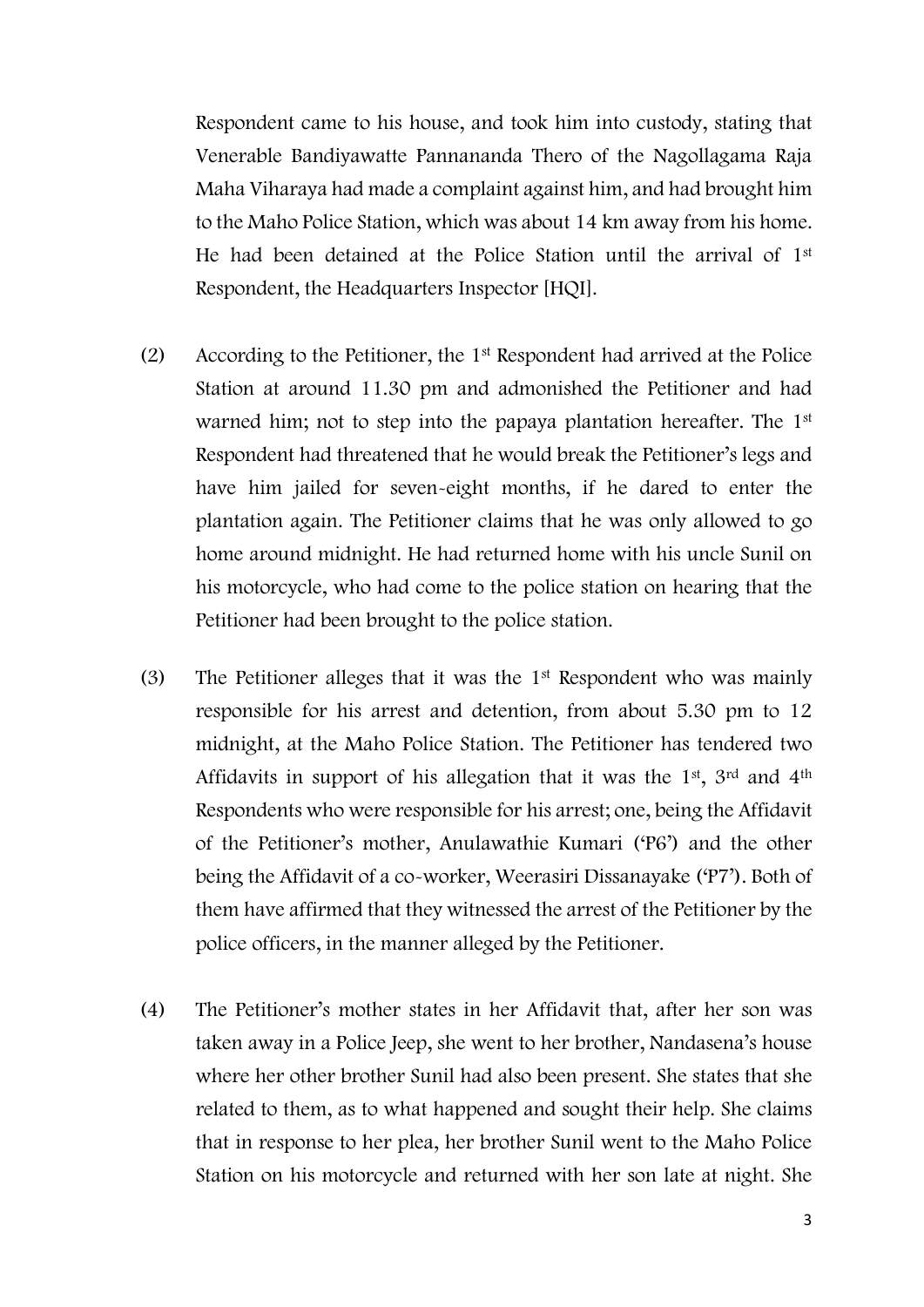states that when dropping off her son, Sunil told them that he secured the Petitioners' release on bail upon the arrival of the H.Q.I. (the 1st Respondent).

- (5) Weerasiri Dissanayake, who worked in the Petitioner's papaya plantation states that after work, he accompanied the Petitioner to his house so that he could receive his day's wages. He states that he saw three police officers arrive at the Petitioner's house in a police jeep and that he saw them take the Petitioner with them. He states that the Petitioner's mother then went to Nandasena's house to inform him of what had happened. The Affirmant states that he then stayed at the house till the Petitioner's return. He states that the Petitioner was dropped off by his uncle Sunil around midnight, and that he heard him say that he (Sunil) secured his release on bail.
- (6) Although the Petitioner, in his petition, had averred that some damage had been caused to his plantation on the following day, i.e., 8<sup>th</sup> of June, those events, have no bearing on deciding the issues before us. As such I do not wish to refer to those events here.

## The Version of the 1<sup>st</sup> Respondent

- (7) According to the 1<sup>st</sup> Respondent, on  $7<sup>th</sup>$  June 2010, at 11.30 am he had left for "Mahawa Jayasumana Pirivena" to put in place security measures, in connection with the visit of the Hon. Prime Minister to the temple on that day. In support of this assertion, he has annexed copies of the relevant "out" and "in" entries made by him in the Daily Information Book [DIB] maintained at the Maho Police Station ['1R2'].
- (8) The 1st Respondent's position is that, in the afternoon, whilst the 1st Respondent was on duty, Ven. Bandiyawatte Pangnananda Thero of Nagollagama Raja Maha Viharaya had informed the Maho Police over the telephone that the Petitioner had encroached upon a land belonging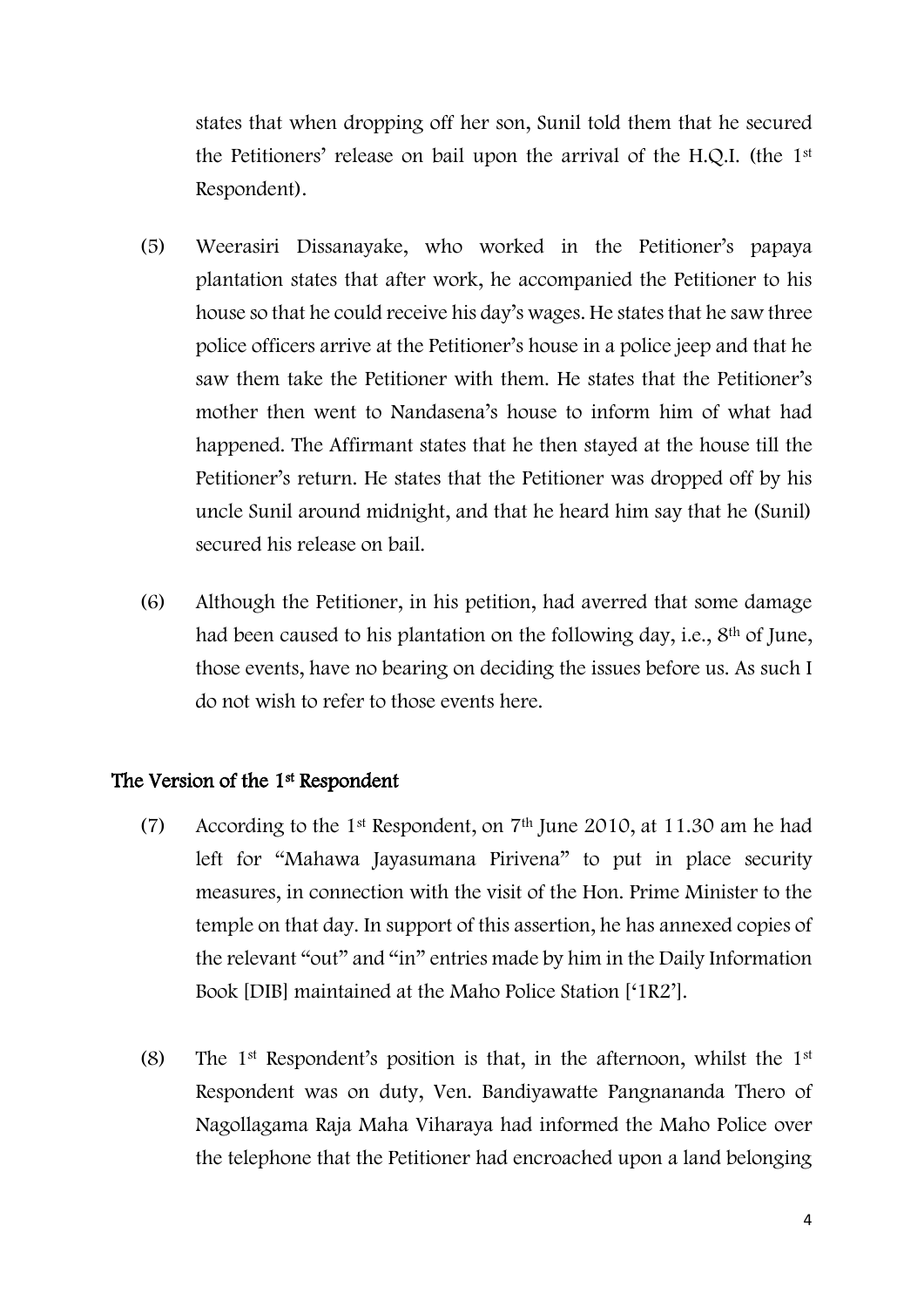to the said priest and had commenced cultivating the said land. Thereupon, the 1<sup>st</sup> Respondent had directed the 3<sup>rd</sup> Respondent to investigate into this complaint and to advise the parties to maintain peace. On the instructions of the 1st Respondent, the 3rd and 4th Respondents had proceeded to the Nagollagama Temple, and the 4th Respondent had recorded a statement from the priest with regard to the complaint he had made against the Petitioner [A copy of the statement of the priest has been annexed marked '1R4']. According to the entry made by the 3rd Respondent at the police station, whilst the statement of the priest was being recorded by the 4<sup>th</sup> Respondent, he had made observations of the land in question.

- (9) After meeting the priest, the  $3<sup>rd</sup>$  and  $4<sup>th</sup>$  Respondents had met the Petitioner and informed him about the complaint against him. According to these Respondents, the Petitioner had informed the 3rd and 4th Respondents that he had just returned home from his cultivation and that he would come to the Police station later that day. The 3<sup>rd</sup> and 4<sup>th</sup> respondents had advised the Petitioner to do so and had returned to the Police Station. A copy of the notes of investigation of the 3rd and 4<sup>th</sup> respondents recorded on 7th June 2010, has been produced marked  $'1R5'$ .
- (10) On the same day the Petitioner had come to the Police Station as undertaken by him and his statement had been recorded by the Police. In his statement, the Petitioner insists that the dispute over the ownership of the land that is being cultivated by him, had already been settled with the true owner of the land on 5th May 2010 and that the Petitioner would be leaving the land in 4 months' time ('1R5').
- (11) The 1st Respondent had categorically denied that the Petitioner was arrested and brought to the Police Station. His position is that the Petitioner attended the police station on his own volition. An Affidavit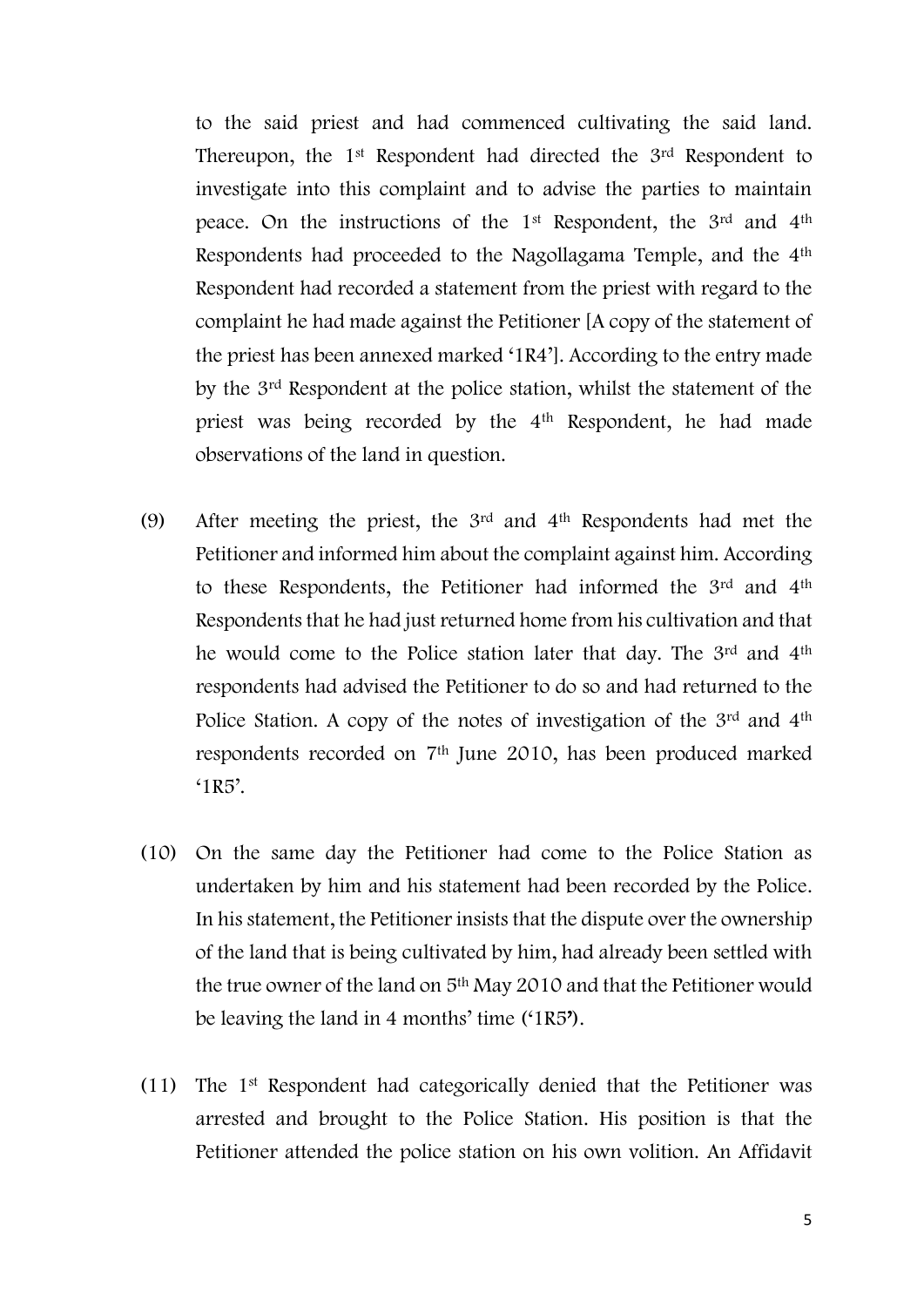from the Petitioner's uncle Sunil has been tendered, in order to substantiate the position that the Petitioner went to the Police Station on his own volition ('IR7').

- (12) The 1st Respondent claims that the Petitioner had wished to meet him but as he was not at the Police station the Petitioner had opted to wait for the 1<sup>st</sup> Respondent's return. The 1<sup>st</sup> Respondent states that when he returned to the Police station at around 10 pm, the Petitioner informed him that the priest had made a further complaint against him. The 1st Respondent states that he advised the Petitioner to maintain peace and to resolve the matter after consulting Mrs. Chandrika Samarasuriya, who according to the Petitioner, had title to the disputed property. The 1st Respondent claims that at no point in time was the Petitioner subjected to unlawful arrest and/or detention, and that the Petitioner on his own volition remained there until the 1st Respondent returned to the Police Station.
- (13) Further, the 1st Respondent had denied the allegation that he abused and/or threatened the Petitioner and had stated that, had he conducted himself in the manner alleged by the Petitioner, the Petitioner's uncle Sunil who was present at the time would have witnessed such incident. Sunil, however, had not made reference to any abuse and/or threat by the 1st Respondent, in his Affidavit ['1R6'].
- (14) The main form of evidence, in support of the 1st Respondent's version of the incident, emanates from the Affidavit of the Petitioner's uncle, Sunil. He had averred that he along with the Petitioner went to the Police Station on a motorcycle and both of them left the police station around 11.00 pm. Strangely, Sunil is silent on the aspect of the Petitioner being abused and/or threatened by the 1st Respondent. It is pertinent to note that in the counter affidavit filed by the Petitioner, he had failed to explain the discrepancy between his version and the version given by his uncle Sunil, particularly with regard to the arrest of the Petitioner.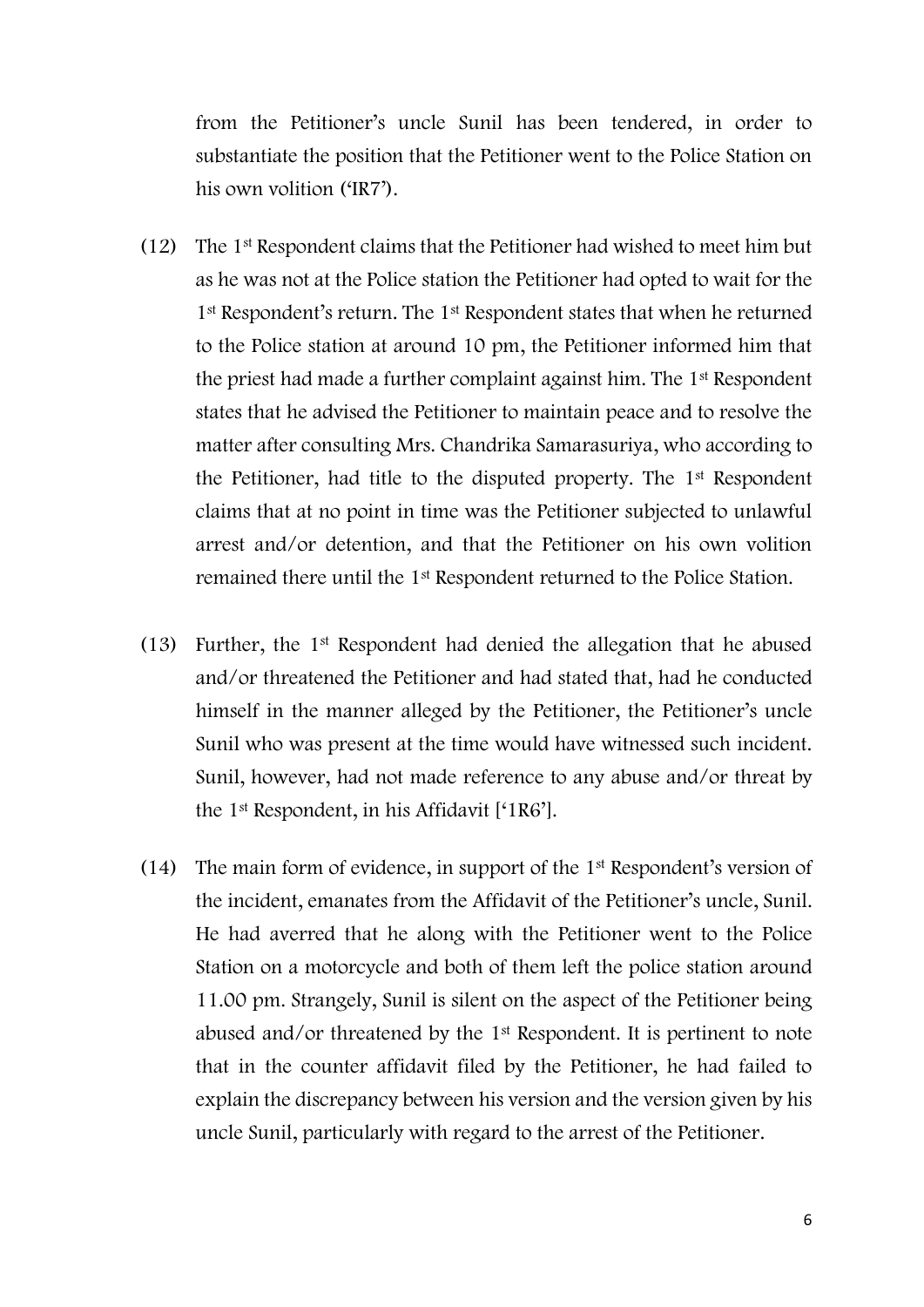#### Violation of Article 13 (1)

- (15) Article 13 (1) of the Constitution stipulates that "No person shall be arrested except according to procedure established by law. Any person arrested shall b
- (16) e informed of the reason for his arrest." The Petitioner alleges that the  $1<sup>st</sup>$ Respondent is mainly responsible for the illegal arrest on 7<sup>th</sup> June 2010, while the 3<sup>rd</sup> and 4<sup>th</sup> Respondents were guilty of the same, as they carried out the orders of the 1st Respondent.
- (17) In the instant case, the material before this court, to determine whether there has been a transgression of Article 13 (1) is the assertion of the Petitioner, which is supported by 2 Affidavits on the one hand and the assertion of the 1st Respondent supported by an Affidavit [of Sunil] and the relevant excerpts from the Police Information Book ('1R2', '1R3', '1R4' and '1R5') on the other.

#### Was the Petitioner subjected to an illegal arrest?

- (17) Article 13 (1) is comprised of two limbs.
	- (a) The arrest should be in accordance with the procedure established by law.
	- (b) The person being arrested shall be informed of the reasons for his arrest.

The above postulates that before the police deprive any person of his or her personal liberty, in the course of discharging what they conceive to be the powers vested in them, the procedure prescribed by law must be strictly adhered to and must not be departed from, to the disadvantage of the person affected.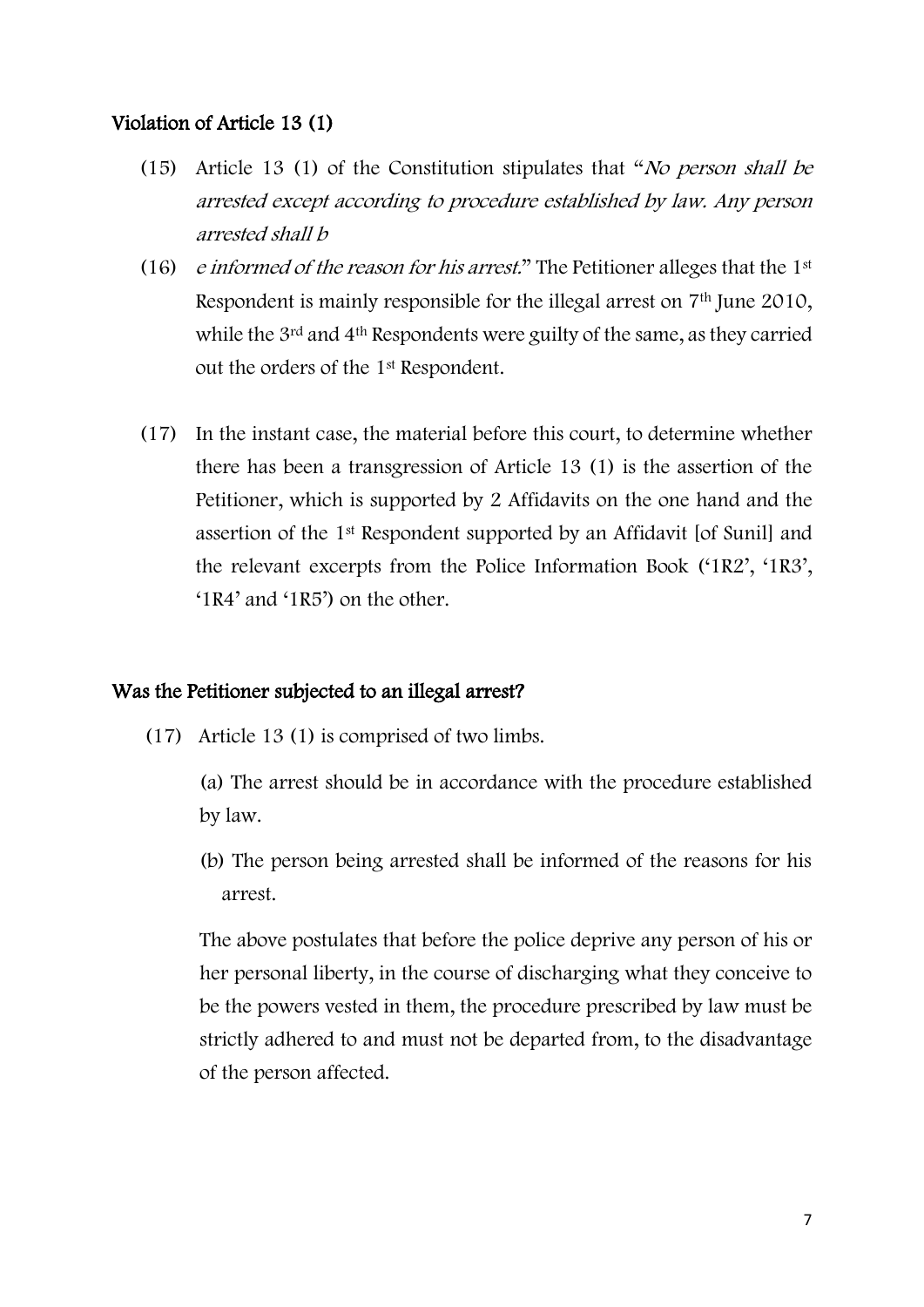(18) The phrase 'procedure established by law' refers to the ordinary and wellestablished rules of the Code of Criminal Procedure Act No.15 of 1979 read with the amendments thereto.

According to Section 23 (1) of the Code of Criminal Procedure Act; "In making an arrest the person making the same shall actually touch or confine the body of the person to be arrested unless there be a submission to the custody by word or action and shall inform the person to be arrested of the nature of the charge or allegation upon which he is arrested."

- (19) The Petitioner denies that on 7th June 2010, he visited the Maho Police Station on his own volition and asserts that he was arrested by the 3rd and 4th Respondents and taken to the Maho Police Station. The Petitioner further states that when the 3rd and 4th Respondents arrested him, he was informed by them that the priest concerned, had made a complaint against him.
- (20) In the instant case, the question arises as to whether the Petitioner was arrested as alleged by him in the first place. The version of the Respondents is that the Petitioner was requested to come to the police station in order to inquire into the complaint made by the priest. The sequence of events averred by the 1st Respondent is as follows;
	- i. The 1st Respondent maintains that whilst he was on duty at a location outside the police station, he was informed over the phone that the priest concerned had lodged a complaint against the Petitioner.
	- ii. He gave instructions to the 3rd Respondent to conduct investigations into the said complaint.
	- iii. The 3rd and 4th Respondents having gone to the Temple, had recorded the statement of the priest. According to the same ['1R4'] the statement had been recorded at 5.40 pm and the officers have returned to the police station at 7.35 pm.
	- iv. The return entry reveals that the officers had returned to the station after having inspected the land over which the dispute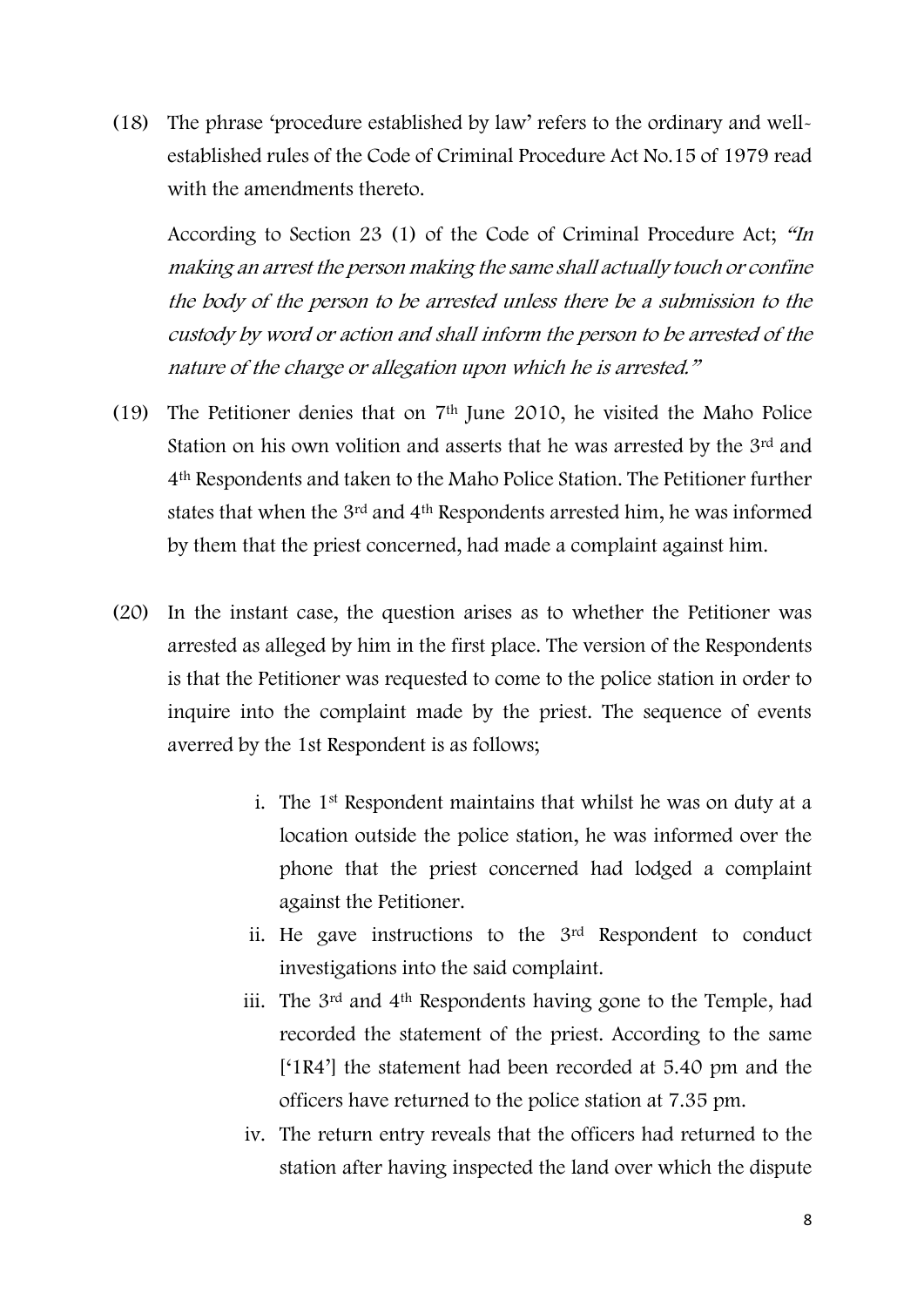had arisen and after meeting the Petitioner and instructing him to come to the police station for an inquiry.

- v. According to the entry made in CIB at 8.15 pm ['1R5'] the Petitioner 'had appeared at the police station as instructed'. The 3rd Respondent had then proceeded to record the statement of the Petitioner.
- vi. This position is supported by Sunil who states in his Affidavit that his nephew [the Petitioner], intimated to him that officers of the Maho police station had requested him to attend the police station.
- vii. Sunil, in his Affidavit, states that around 6.00 pm the Petitioner left for the police station [on a motorcycle] and he also went there.
- viii. It is common ground that the Petitioner was allowed to return home and the 1st Respondent's version is that the Petitioner had waited at the police station until his arrival at the police station.
- (21) Upon consideration of the material placed before court, this court cannot attribute any reason to disregard the version of the Respondents, especially in light of the fact that the Petitioner had not controverted the averments of the affidavit of his uncle, Sunil.
- (22) It is to be noted that, as per paragraph 31 of the petition, the Petitioner is seeking an order from this court in the form of a declaration relating to the transgression of his fundamental rights of "freedom from arbitrary arrest and illegal detention and equality and equal protection of the law…" in connection with the events of 7th June 2010. Although the petition had referred to a series of subsequent events, those events in my view are not relevant in deciding whether there had been an illegal arrest and/or detention of the Petitioner on 7<sup>th</sup> June 2010.
- (23) This court is mindful of the fact that the burden of establishing the alleged violations is squarely on the Petitioner. The duty of the police is to investigate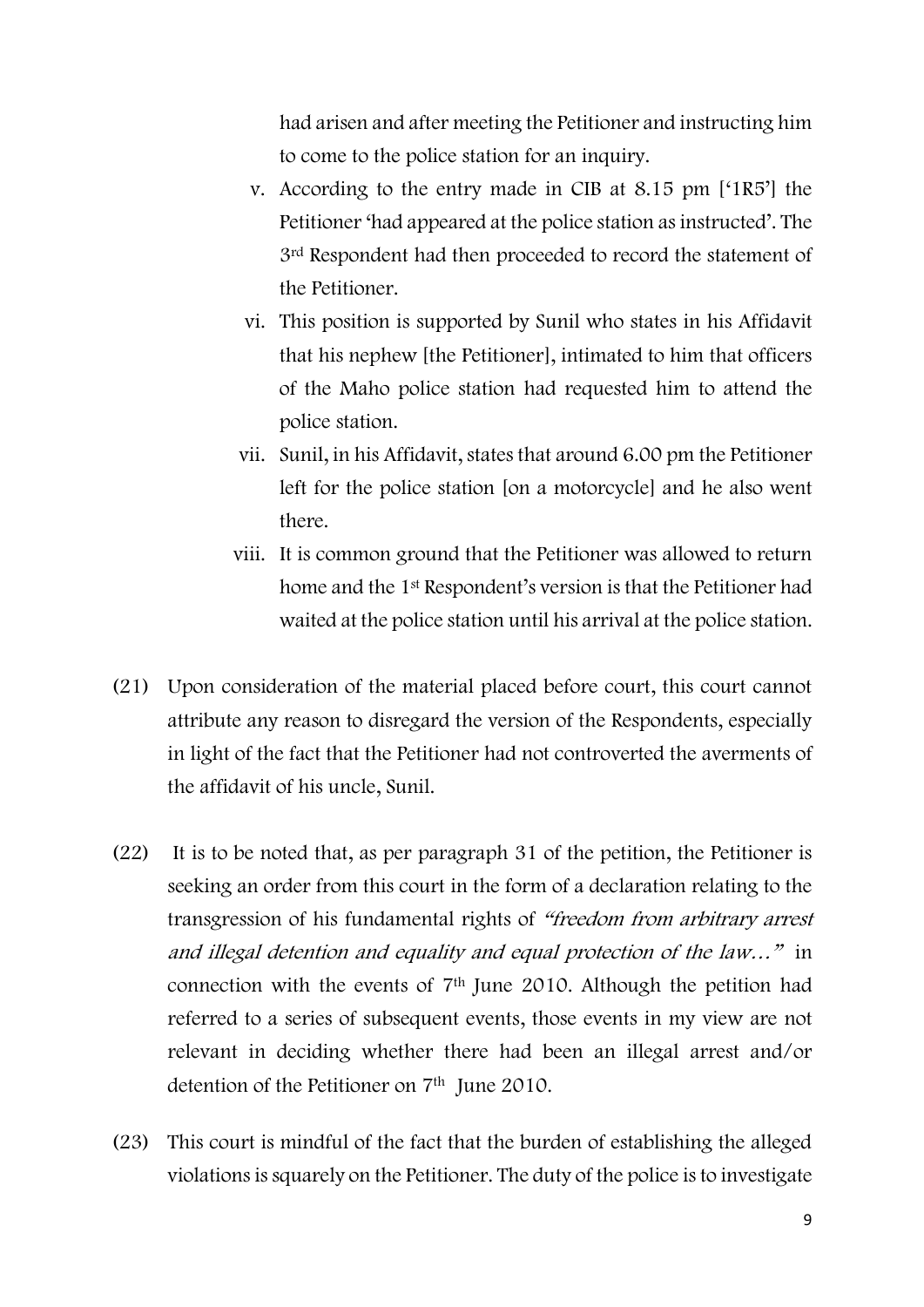offences using the lawful powers vested with them. In the instant case, there in fact was a complaint against the Petitioner and when one considers the totality of the facts, this court cannot say with certainty that the Petitioner was arrested as alleged by him. Going by the notes of investigation, his statement relating to the complaint made by the priest had been recorded sometime after 8.00 pm. According to Sunil, he and the Petitioner had left the police station around 11.00 pm. According to the 1st Respondent, he had not been at the police station when these investigative steps were taken at the police station and the Petitioner had remained at the station on his own volition, wanting to meet the 1st Respondent. This position of the 1st Respondent cannot be rejected either.

- (24) In the circumstances, this court is required to give its mind as to whether the Petitioner has discharged the burden of establishing the alleged violations under Article 12 (1) and Article 13 (1) of the Constitution.
- (25) As his Lordship Justice Amerasinghe observed, in the case of Samanthilaka v. Ernest Perera and Others 1990 1 SLR 318, where leave to proceed was granted for the alleged violation of Article 13 (1) of the Constitution among others; "Being serious allegations of misconduct on the part of an agent of the State-the police-I looked with caution for a high degree of probability in deciding which of the facts alleged had been established." (at page 320)
- (26) This court has consistently held that the burden is on the person who alleges the transgression of his fundamental rights, to establish the violations alleged, with a high degree of probability. Upon a careful consideration of the affidavits and examination of the other material filed in this case, on behalf of both the Petitioner and the Respondents together with the analysis of the material by the learned counsel who represented the parties, I find the Petitioner had failed to establish the transgressions alleged, to a degree of probability required by law, in fundamental rights applications.